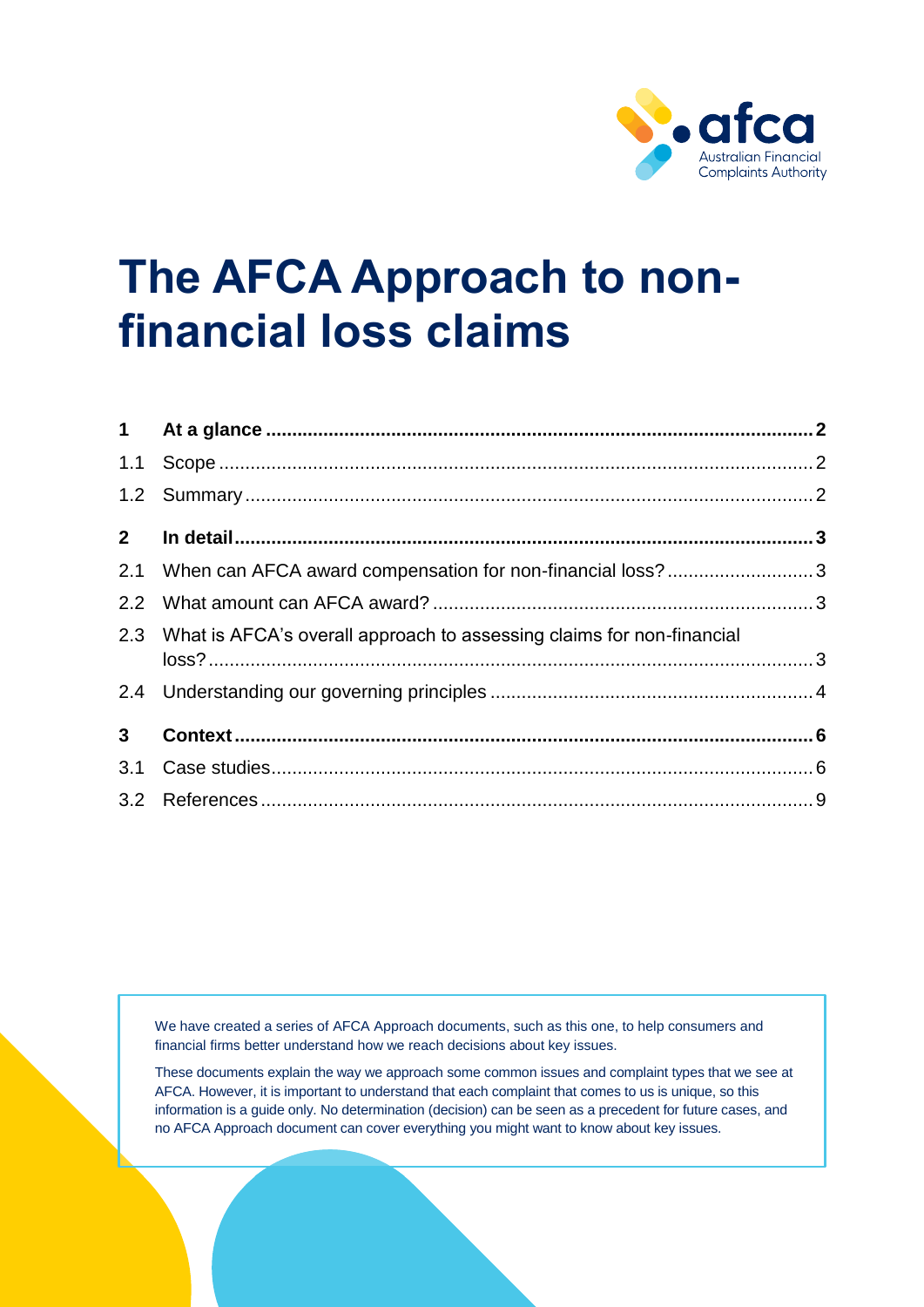# <span id="page-1-0"></span>1 At a glance

# <span id="page-1-1"></span>**1.1 Scope**

AFCA can require a financial firm to compensate a complainant for non-financial loss caused by the firm's conduct.

This document sets out our approach to assessing claims for compensation for nonfinancial loss by outlining:

- the circumstances in which a claim for non-financial loss can arise
- AFCA's expectations of a complainant in dealing with a problem
- limits on awards of compensation
- principles applied in awarding compensation.

This Approach will assist financial firms and complainant to understand principles of compensation for non-financial loss. The approach has been adopted from AFCA's predecessor scheme, the Financial Ombudsman Service.

### <span id="page-1-2"></span>**1.2 Summary**

AFCA will only award compensation for non-financial loss where there has been an unusual amount of physical inconvenience, time taken to resolve a situation, or interference with the complainant's expectation of enjoyment or peace of mind.

In a privacy complaint, AFCA may award compensation if the complainant has suffered humiliation or injured feelings. There are limits on AFCA's ability to compensate non-financial loss in superannuation complaints.

In assessing whether to award compensation, AFCA expects complainants to be moderately robust, bear the normal degree of inconvenience experienced when a problem occurs, and take reasonable steps to minimise the inconvenience suffered. Where a complainant has contributed to their loss arising from the financial firm's conduct, their level of compensation may be reduced accordingly.

When doing so, AFCA considers the severity and impact of the financial firm's conduct on the particular complainant. For example, a complainant in financial difficulty would be more impacted by unreasonable delays by a financial firm.

AFCA takes a conservative approach to assessing compensation for non-financial loss. The maximum amount AFCA can award for non-financial loss is \$5,400 per claim. AFCA may also decide a non-financial remedy, such as a letter of apology, is appropriate.

It is not necessary for the complainant to request compensation for their non-financial loss; AFCA can award compensation if it considers it appropriate.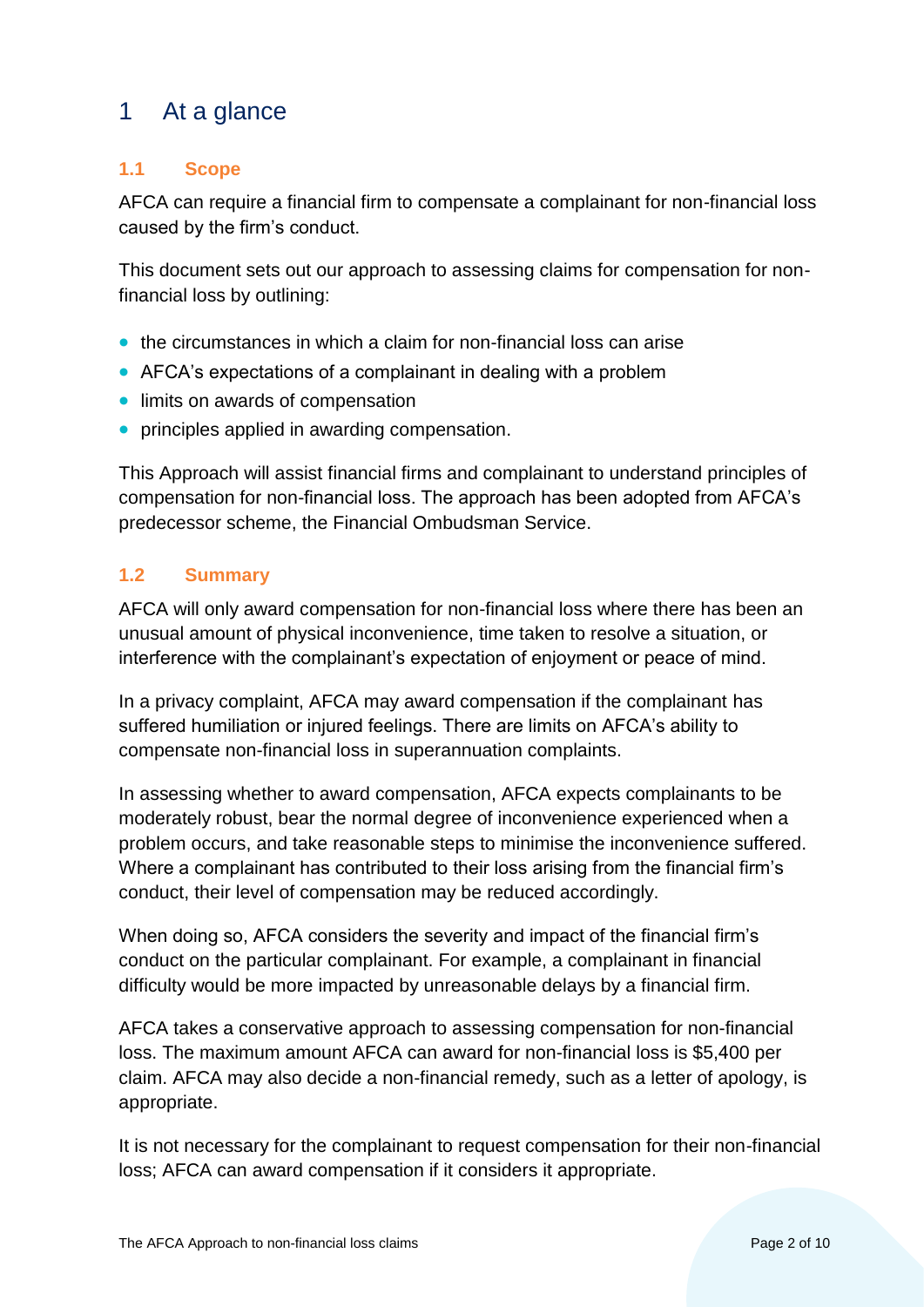Where AFCA awards compensation and there is a related debt owing to the financial firm, it will usually be appropriate to apply the compensation to the debt.

# <span id="page-2-0"></span>2 In detail

### <span id="page-2-1"></span>**2.1 When can AFCA award compensation for non-financial loss?**

AFCA will only award compensation for non-financial loss where:

1. There has been an unusual amount of:

- physical inconvenience
- time taken to resolve a situation
- interference with the complainant's expectation of enjoyment or peace of mind, or

2. In a privacy complaint, the complainant has suffered humiliation or injured feelings.

### <span id="page-2-2"></span>**2.2 What amount can AFCA award?**

AFCA takes a conservative approach to assessing compensation for non-financial loss.

An award of compensation for non-financial loss is unlikely to be substantial, and is likely to be in the hundreds, not thousands, of dollars. The maximum amount AFCA can award for non-financial loss is \$5,400 per claim.

AFCA may decide a non-financial remedy, such as a letter of apology, is appropriate.

### <span id="page-2-3"></span>**2.3 What is AFCA's overall approach to assessing claims for non-financial loss?**

In assessing whether to award compensation for non-financial loss, AFCA expects complainants to:

- be moderately robust
- bear the normal degree of inconvenience experienced when a problem occurs, and
- take reasonable steps to minimise the inconvenience suffered.

AFCA cannot award compensation for non-financial loss in a complaint arising from a claim on a general insurance policy that excludes such liability. It can, however, compensate a complainant for non-financial loss arising from the financial firm's poor management of the claim.

In the case of non-financial loss arising from poor financial advice, the complainant's stress and inconvenience must be greater than that associated with having made an investment and lost money. The circumstances where it is appropriate to award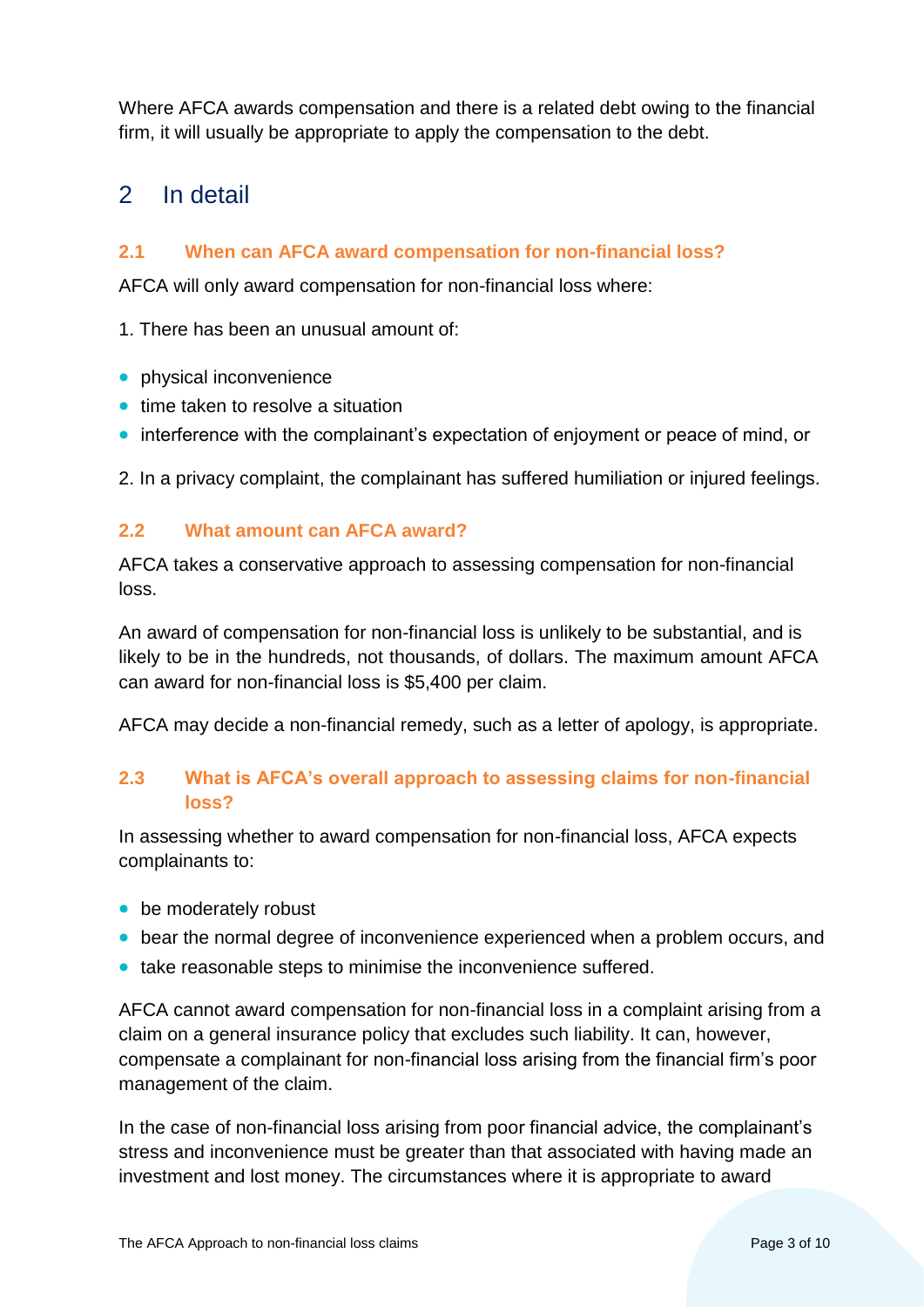compensation for non-financial loss usually involve the complainant undertaking a degree of stressful remediation.

# <span id="page-3-0"></span>**2.4 Understanding our governing principles**

### **Each complainant can be compensated**

It is not necessary for the complainant to request compensation for their non-financial loss; AFCA can award compensation if it considers it appropriate.

Where there is more than one complainant, and each Complainant suffered nonfinancial loss, each can be awarded compensation.

### **Compensation is limited to natural persons**

AFCA will normally only award compensation for non-financial loss to individuals ('natural persons').

However, if the Complainant is a company, but the company is simply a business vehicle for a 'sole trader' or self-managed superannuation fund, AFCA may award compensation to the individuals behind the company, if that is otherwise appropriate.

### **Compensation can be applied to debt**

Where AFCA awards compensation for non-financial loss and there is a related debt owing to the financial firm, it will usually be appropriate to apply the compensation to the debt.

This will not be appropriate where, for example, the complainant is bankrupt, since the claim for compensation for non-financial loss is akin to a claim for damages for personal injury and the compensation is paid to the complainant personally, and not to the trustee in bankruptcy for distribution amongst the complainant's creditors.

### **Compensation can be discounted to recognise the complainant's contribution to their loss**

Where a complainant has contributed to their loss arising from the financial firm's conduct, it may be appropriate to apportion liability for the financial loss between the financial firm and the complainant.

The complainant may still be entitled to compensation for non-financial loss but the compensation may be discounted to account for their contribution to the loss.

# **There can be several claims for compensation for non-financial loss in a complaint**

AFCA takes the view that a 'claim' refers to the set of facts that, put together, gives the complainant the right to ask for a remedy. This means a set of separate events that led to the alleged loss.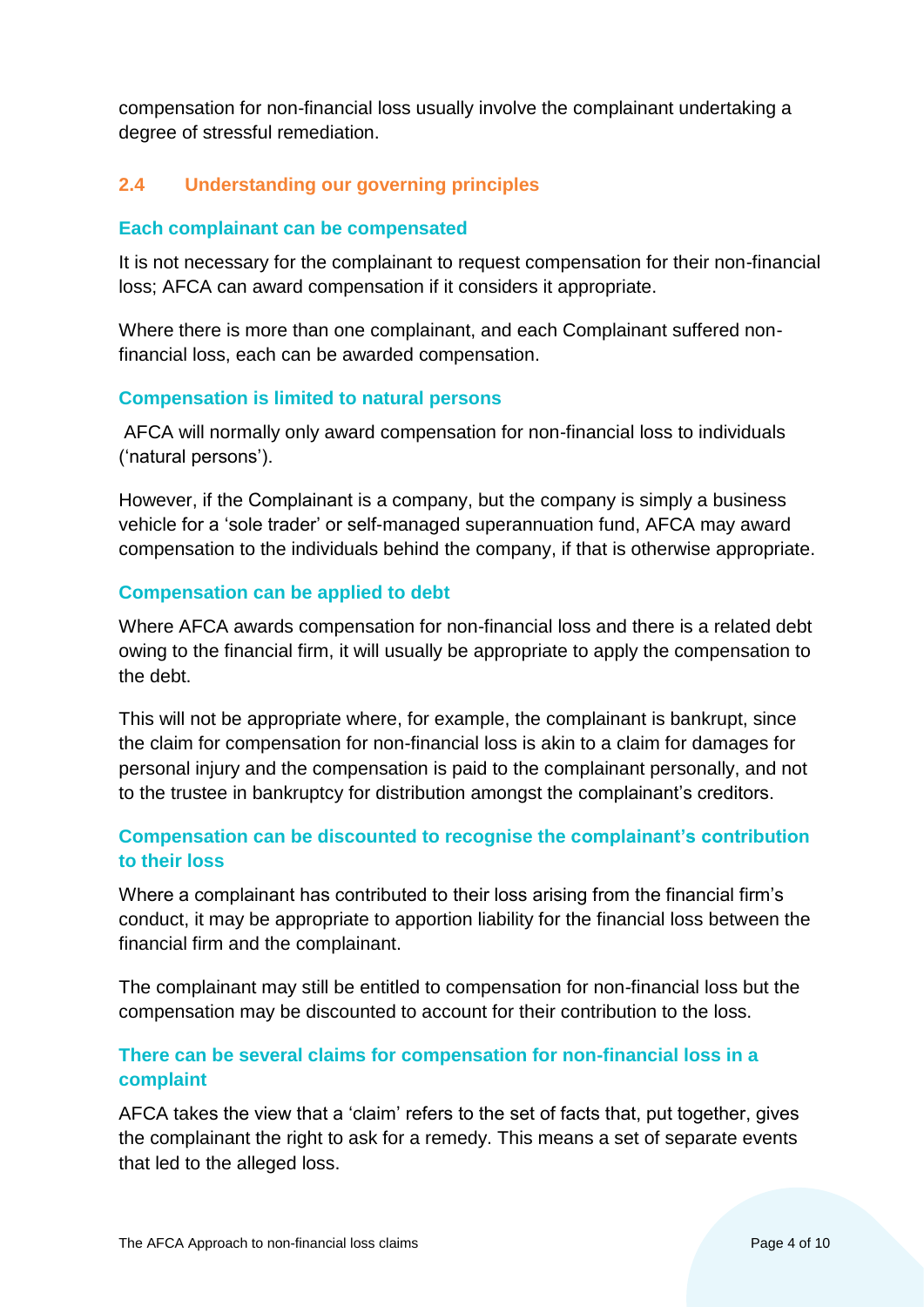When considering non-financial loss for, say, inappropriate debt collection activity, AFCA will determine whether there is one claim or several. This will depend upon the connection between the various offending acts. For example, seven telephone calls in the course of two weeks are likely to constitute one claim of harassment. However, where the complainant complains they received seven telephone calls in the course of the month and also was inappropriately contacted at their place of employment, this will constitute two claims.

Similarly, a complainant receiving five telephone calls in March and then a further seven telephone calls in May is likely to have two claims for non-financial loss, since each sequence of calls constitutes an act of harassment.

Where there is repeated conduct by a financial firm (for example, repeated instances of debt collection activity while the AFCA file is open), each event may cause the complainant additional non-financial loss, and so the amount of compensation for each claim may increase.

The \$5,400 compensation cap for non-financial loss claims applies to each claim, so AFCA can award a complainant more than \$5,400 in total in a complaint if he has several claims.

# **The impact of the financial firm's conduct will vary between complainants, and so will the award of compensation for non-financial loss**

When considering an award for non-financial loss, AFCA considers the severity and impact of the financial firm's conduct on the particular complainant.

AFCA looks at all the complainant's circumstances when assessing the impact of the financial firm's conduct. If, for example, there is a delay in the financial firm's response to a complainant's reasonable request for documents, it may have a greater impact if the complainant is also in financial difficulty. If a complainant is young, inexperienced and vulnerable, a financial firm's inappropriate debt collection activity may have a more significant impact on their peace of mind than it would on an experienced business person.

A complainant may be under significant stress and experiencing significant inconvenience for reasons unrelated to the financial firm's conduct, for example, a marriage breaks up. In these circumstances, AFCA will weigh up the additional stress the conduct caused the complainant and if appropriate, award compensation for it.

Inconvenience can lead to non-financial loss but AFCA would not award compensation for a level of inconvenience that is a normal part of doing business.

### **Superannuation complaints are subject to specific limits**

When AFCA determines a superannuation complaint, it does not award compensation for loss. Instead, it stands in the shoes of the trustee (or insurer, RSA provider or other decision-maker) to review the decision the complaint is about.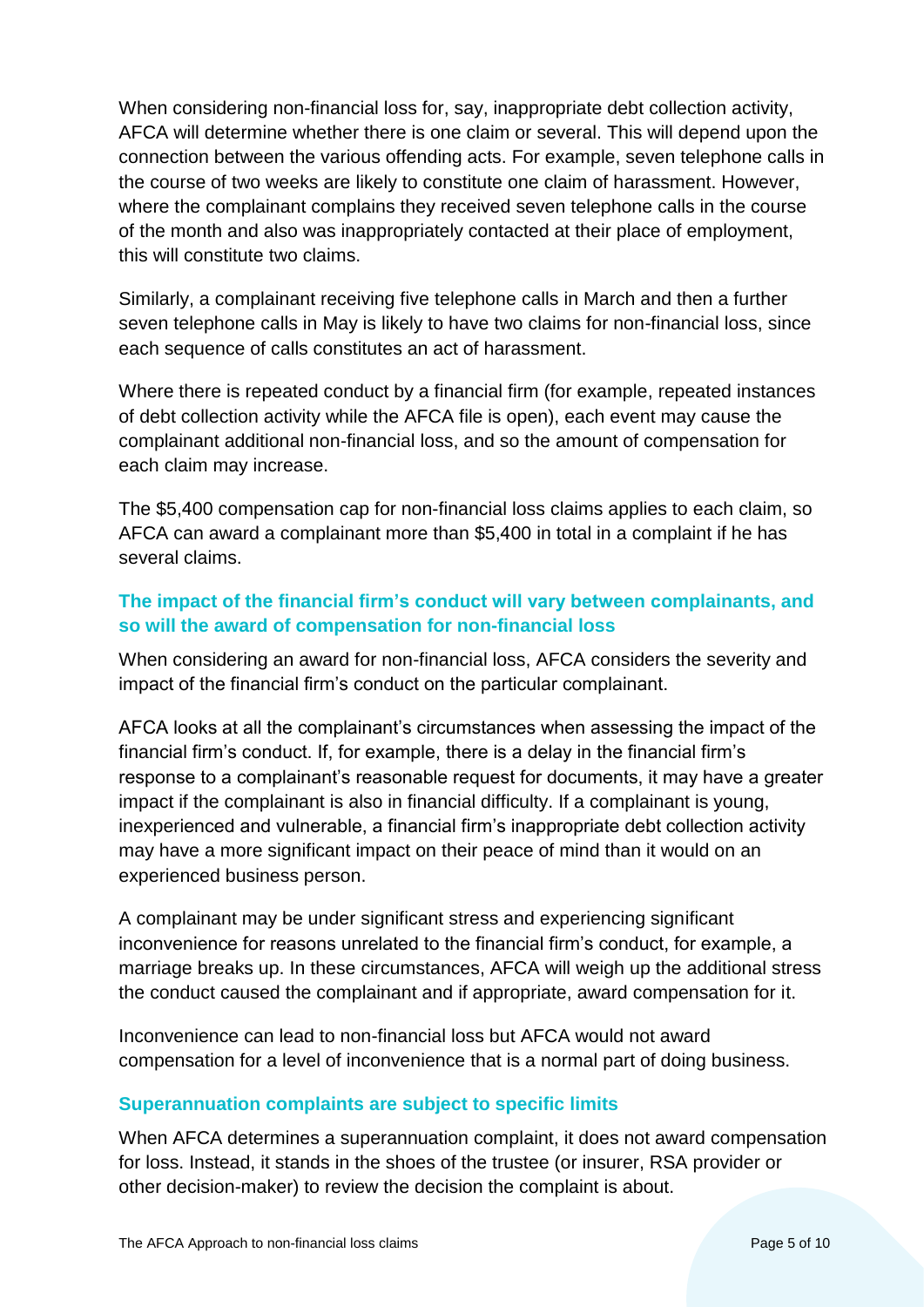If AFCA concludes the original decision was unfair or unreasonable, it can vary that decision or replace it with a new decision. That decision must be one which the original decision maker could make, that is it must be not only fair and reasonable but also consistent with:

- law
- the governing rules of the superannuation fund or approved deposit fund, where relevant
- the terms and conditions of the annuity policy or retirement savings account, where relevant.

AFCA will only include compensation for non-financial loss in a determination about a superannuation complaint if it meets all these requirements as well as being consistent with AFCA's general approach to non-financial loss as explained above.

# <span id="page-5-0"></span>3 Context

# <span id="page-5-1"></span>**3.1 Case studies**

The case studies below are based on determinations by one of AFCA's predecessor schemes, the Financial Ombudsman Service, in which awards were made for nonfinancial loss. While previous determinations (by AFCA or by its predecessor schemes) are not binding precedents, where relevant they will inform AFCA's approach to an issue.

# **Case 1: Financial firm repeatedly contacting or attempting to contact the complainant to recover the debt**

The 2005 ACCC and ASIC Debt Collection Guideline for Collectors and Creditors provides that a collector should not contact a debtor more than 3 times per week, or 10 times per month.

The financial firm made repeated telephone calls to the complainant's home and mobile numbers between November and January. In one week in November, the FF made 24 calls to the complainant (14 of which were answered) and sent one collection letter. The financial firm made similar numbers of calls to the complainant, on a weekly and monthly basis, during December and January.

FOS determined:

- The financial firm's conduct had breached the debt collection guideline and caused the complainant significant stress and unnecessary interference with his peace of mind.
- The repeated breaches of the guideline caused the complainant additional nonfinancial loss for each claim.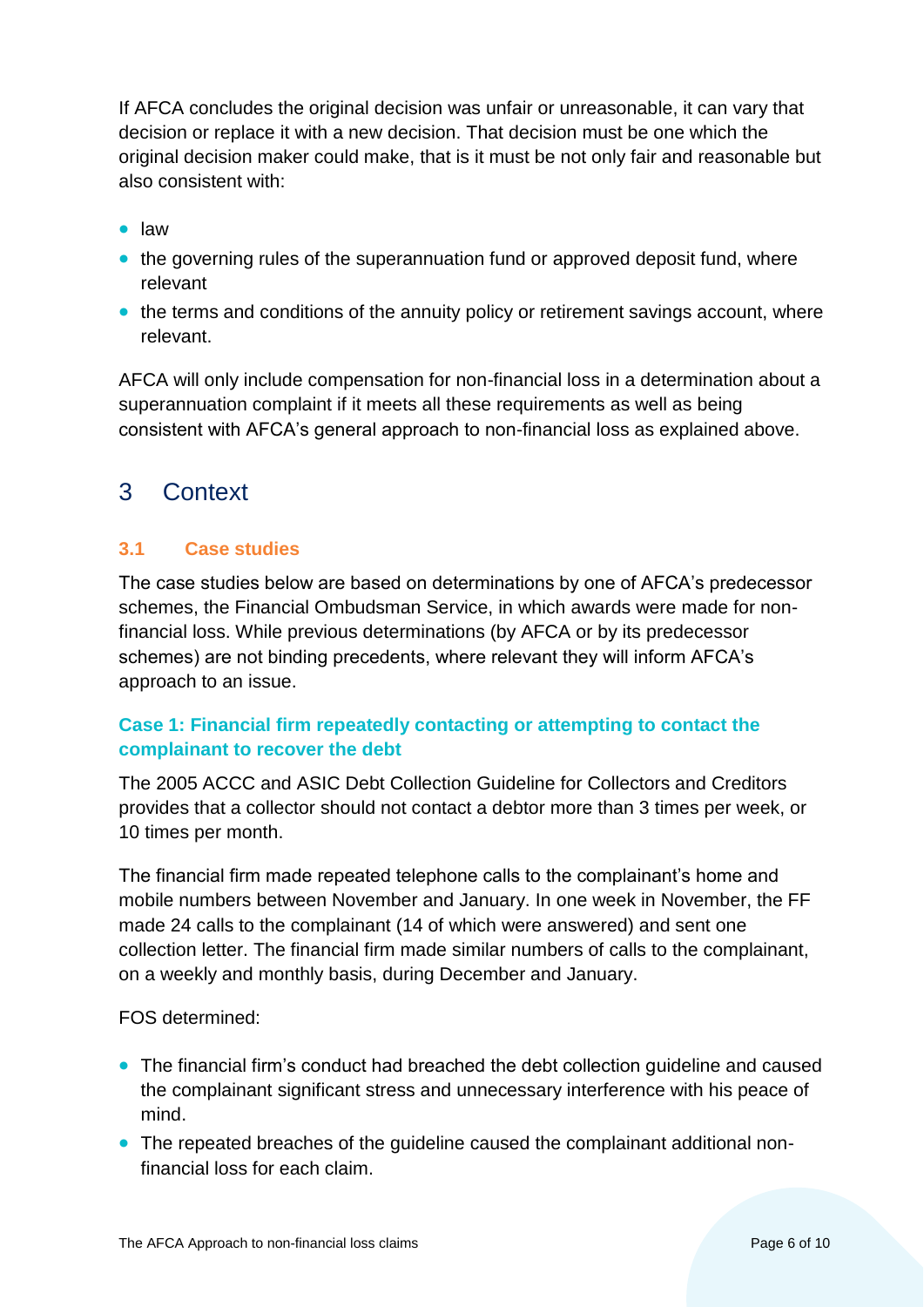• There were three separate claims for non-financial loss and awarded the complainant \$1,000 compensation for the November claim, \$2,000 for the December claim and \$3,000 for the January claim.

# **Case 2: Financial firm's failure to update a default listing to 'paid' within a reasonable time**

The financial firm recorded a default listing on the complainant's consumer credit file. Eight months later, the complainant paid the relevant credit card debt.

The financial firm failed to update the default listing to reflect that the credit card debt had been paid until almost 3½ years later. The financial firm also failed to explain clearly to a prospective lender the Complainant's payment of the credit card debt and its significant delay in updating the default listing.

FOS determined that the financial firm's conduct caused the complainant unnecessary stress and inconvenience and awarded him \$500 for his non-financial loss.

### **Case 3: Irresponsible lending**

FOS concluded that the financial firm's advance of an investment loan to the husband and wife complainants (who were made bankrupt on the petition of the strata plan owner of the block in which they had purchased the investment flat) represented irresponsible lending.

FOS concluded the complainants had contributed to their loss by signing the loan application which they did not read, and which had been completed incorrectly by their broker. Given this, FOS apportioned liability for their financial loss 50:50 between the Complainants and the financial firm. (The lending had occurred before the NCCP Act became law).

FOS determined the complainants had suffered considerable stress, upset and inconvenience as a result of the irresponsible lending and all that had flowed from it, including their consequent financial difficulty, the need to move from their home, the strata plan owner's issue of proceedings and obtaining of judgment against them, and ultimately, its petitioning for their bankruptcy. Taking into consideration their contribution to their loss, FOS awarded each complainant \$1,500 for their nonfinancial loss, to be paid to them personally, and not to their trustee in bankruptcy.

### **Case 4: financial firm issuing unnecessary court proceedings**

The complainant was in default under her home loan and voluntarily surrendered her home to the financial firm which nonetheless continued with court proceedings and obtained default judgment for possession. The financial firm later set aside the judgment by consent.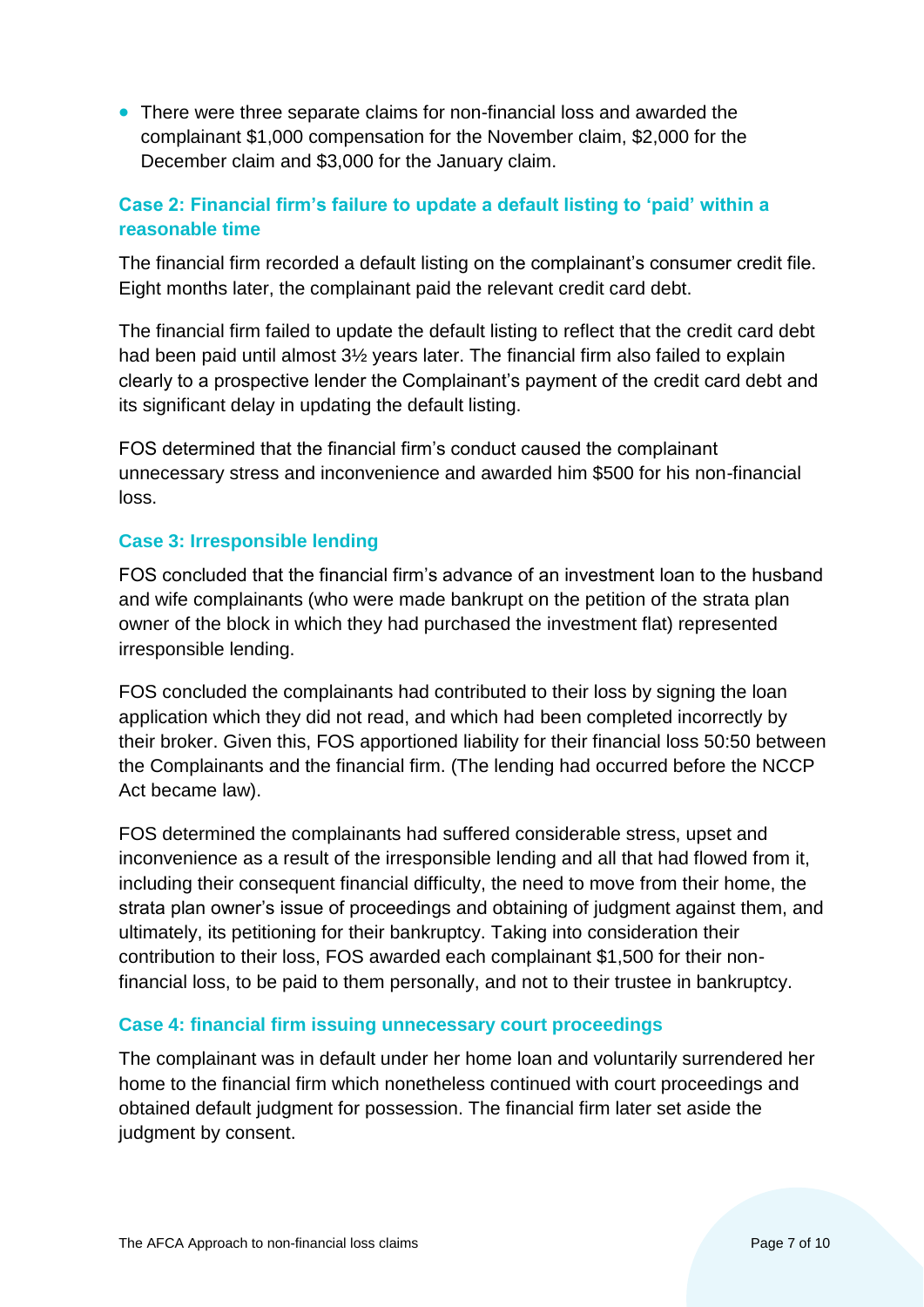FOS determined it was unnecessary for the financial firm to obtain the default judgment and the complainant had suffered significant stress which interfered unnecessarily with her peace of mind when served with the default judgment after handing her home to the financial firm for sale. FOS awarded the complainant \$2,000 for her non-financial loss.

# **Case 5: Poor response to financial difficulty**

The complainant requested a payment arrangement for his home loan, which was in joint names with his ex-partner. The financial firm declined to assist the complainant unless the co-borrower consented to any variation. It also required the co-borrower to provide a statement of financial position before it would consider any payment arrangement.

FOS determined that the financial firm should have considered the complainant's financial difficulty request even though the co-borrower was not involved, and its failure to do so caused the complainant unnecessary stress and inconvenience. FOS awarded the complainant \$500 for his non-financial loss, to be applied to reduce the home loan balance.

# **Case 6: Poor service by the financial firm in arranging reinstatement of damaged refrigerators**

The complainant operated a milk bar which was damaged by fire in July 2012. She took steps to re-open the business in June 2013 but was forced to delay doing so for more than a month due to the malfunctioning replacement refrigerators.

The financial firm's reinstatement agents had attended the complainant's premises many times from mid May 2013 to attempt to rectify the problems with the replacement refrigerators. The problems were still occurring when the complainant lodged the FOS complaint in January 2014.

FOS determined the financial firm had not met its obligations under the policy as it had:

- not returned the complainant to the position she was in prior to the loss, and
- replaced the damaged refrigeration units with defective units.

The financial firm did not provide the complainant with the level of service reasonably expected from an insurer and in particular, had failed to fix the defective replacement refrigerators.

FOS determined that these circumstances were very inconvenient for the complainant, interfered unnecessarily with her peace of mind, and remained unresolved for an unreasonable period. It awarded her \$2,000 compensation for her non-financial loss.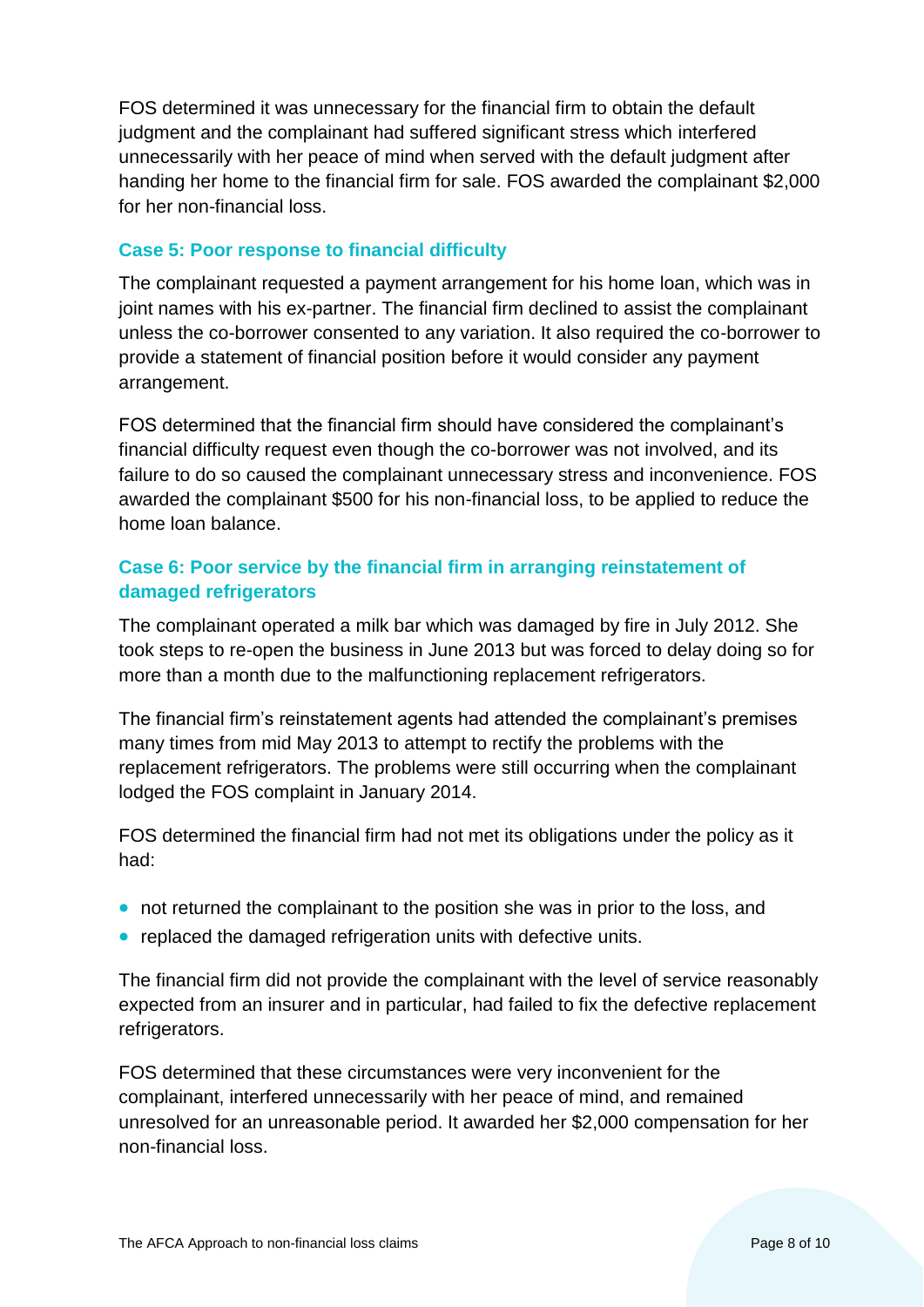### **Case 7: Financial firm's delay in arranging repairs of damaged motor vehicle**

The complainants' motor vehicle was stolen and recovered, damaged, two days later. The financial firm delayed delivering the car to a repairer for 8 weeks, and there were continuing problems with effecting the repairs to the car three months later. The complainants had attempted to resolve issues with the financial firm by making reasonable enquiries about the delays. Through its repairer, the financial firm misled the Complainants as to the status of the repairs.

The complainants ultimately removed the vehicle from the repairer, arranged separate repair quotes and paid for the repairs prior to being reimbursed by the financial firm.

FOS determined that the financial firm's conduct, including its repairer's conduct, resulted in an unusual amount of time to resolve the situation and an unusual amount of inconvenience to the complainants. It awarded the complainants, jointly, \$1,000 compensation for non-financial loss.

### **Case 8: Poor financial advice**

FOS concluded the complainant, who was retired, held on to investments that she otherwise would have sold based on the very poor advice of the financial firm. As a result, the complainant lost over \$356,000. FOS determined the complainant had suffered non-financial loss in the form of an unusual degree of physical inconvenience in that she was required to return to work to earn an income and was required to sell her home to repay her investment loan. FOS awarded the complainant \$3,000 compensation for non-financial loss.

#### **Case 9: Poor financial advice**

The financial firm advised the complainant, who is permanently incapacitated, to consolidate her superannuation and make a \$240,000 contribution to an accountbased pension. The advice could not be implemented, as the complainant's superannuation fund did not accept 'permanent incapacity' as a basis for accessing funds. The advice was therefore inappropriate. FOS determined that given the complainant's health, the financial firm's inappropriate advice had a greater negative impact on her than it would have on another person and caused her additional stress. It awarded her \$3,000 compensation for non-financial loss.

### <span id="page-8-0"></span>**3.2 References**

### **Definitions**

| <b>Term</b> | <b>Definition</b>                                                  |
|-------------|--------------------------------------------------------------------|
| AFCA        | the Australian Financial Complaints Authority                      |
| Complainant | individual or small business that has lodged a complaint with AFCA |